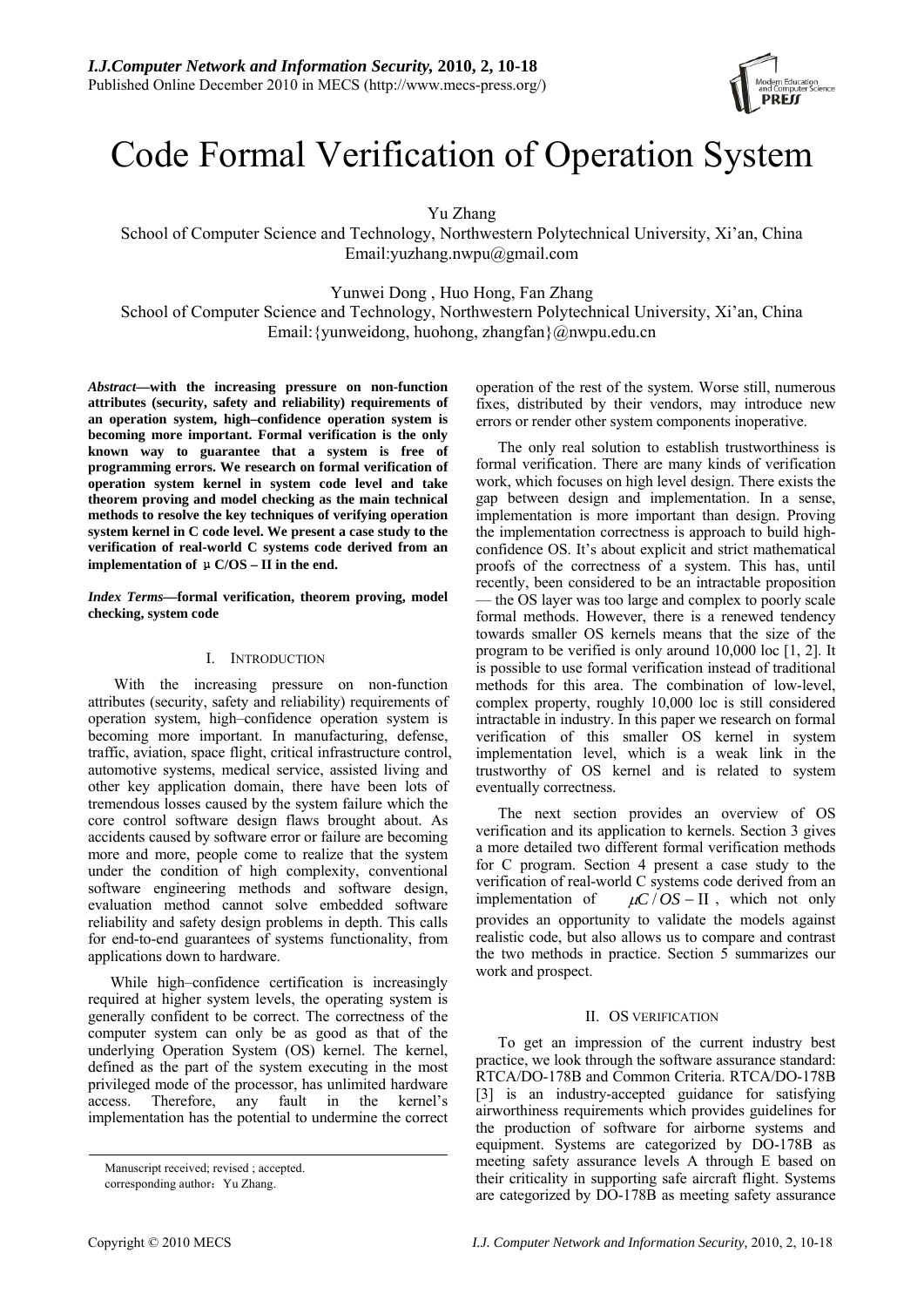levels A through E based on their criticality in supporting safe aircraft flight. The level A is catastrophic failure protection and level E is minimal failure protection. Software/System assurance levels are shown in Fig.1.

- Level A: Catastrophic Failure Protection
- Level B: Hazardous/Severe Failure Protection
- Level C: Major Failure Protection
- Level D: Minor Failure Protection
- $\Diamond$  Level E: Minimal Failure Protection

Figure 1. Software/System assurance levels.

And Common Criteria [4] is the other standard for software verification that is mutually recognized by a large number of countries. It textual research software level from the methodological perspective and the software artefacts are: the software requirements, the functional specification, the high-level design of the system, the low-level design, and finally the implementation. There are seven levels of assurance (EAL 1–7) in the standard, which generate partitions by the treatment of each software artefact. None of currently commercially available OS kernels has been formally verified. Three popular ones including Trusted Solaris, Windows NT, and SELinux have been certified to Common Criteria EAL 4, but this level does not require any formal modeling and is not designed for systems deployed in potentially hostile situations.

 Formal verification makes sure that software fulfils its specification. It's believed that OS formal verified completely is high-confidence. Formal verification of OS code has so far been considered prohibitively expensive, or even impossible. In recent years, this view has been changing and there are some verification projects that target realistic amounts of system code. Here we review two main projects.

The Verisoft [5] project is a large-scale effort to demonstrate the pervasive formal verification of a whole computer system from the hardware up to application software. It is a long-term research project funded by the German Federal Ministry of Education and Research (BMBF). The main goal of the project is the pervasive formal verification of computer systems. The project focused on implementation correctness. The main code verification technology used in this project was developed by Schirmer [6]. The tool is a generic environment in the theorem provided by Isabelle [7] for the verification of sequential, imperative programs that can be instantiated to a number of different languages. The tool set includes a Floyd–Hoare–style logic for program verification. These semantic levels are connected to each other by equivalence proofs. The verification environment also integrates with tools such as software model checkers that can automatically discharge certain kinds of proof obligations, thereby reduce the manual proof effort.

Recently, NICTA from Australia has made an OS verification project named L4.verified [8, 9]. The project is providing a mathematical, machine-checked proof of the functional correctness of the seL4 microkernel with respect to a high level, formal description of its expected behavior. And the aim is to produce a truly trustworthy, high-performance operating system kernel. The seL4 kernel design was integrated tightly with two teams: NICTA OS group and L4.verified group. So that while the design was mainly driven by the NICTA OS group, the concurrent verification effort in L4.verified provided continuous, early feedback that was taken into account by the design group. They think starting the verification directly from the C source without any higher-level specification should be expected to be a difficult and long process. In contrast to the OS approach, the traditional formal methods would take the design ideas, formalize them into a specification first and then analyze that specification. Based on this, C-level implementation verification only needs to verify functional correctness.

Formal verification can reduce the larger gap between user requirements and implementation and hence gain increasing confidence in system correctness. It makes others convince that the implementation of software fulfils its specification. Therefore, system correctness is described by means of a formal method, then the standard procedure through certain validation rules of these formalization specifications and relevant code verification, judge whether the program in accordance with the procedure specification indicated by the way of implementation.

In the program verification field, predicate abstract method [10] presented by Graf is a kind of program oriented model abstract methods, which abstract program into finite state machine model based on a set of limited quantity predicate and then can use model-checking tool to verify. Combined with CEGAR (Counter-Example Guided Abstraction Refinement ) method [11], model establishment and verification methods based on predicate abstract can verify software source code automatically. PCC (Proof - Carrying code) [12] and FPCC (Foundational Proof - Carrying code) [13] based on logical method, through carrying the proof of source codes, provides a mechanism that guarantee the safety of code before run. Due to lack of type expression ability the, PCC itself will only verify program's simple attributes such as type safe. CAP [14] makes the program in the most general attributes can be verified by improving PCC expression. It is program verification method based on Hoare logic style in the assembly level.

## III. VERIFICATION METHOD

Takes theorem proving and model-checking as the main technical methods to resolve the key techniques of verifying OS microkernel. The details are as follows.

## *A. Theorem Proving*

We adopt program correctness validation technology based on Hoare logic [15] to establish the axiom semantics of C program. And then, use Coq as an interactive theorem proving tool to prove program correctness.

Hoare logic provides a formal system for reasoning about program correctness. Hoare logic is based on the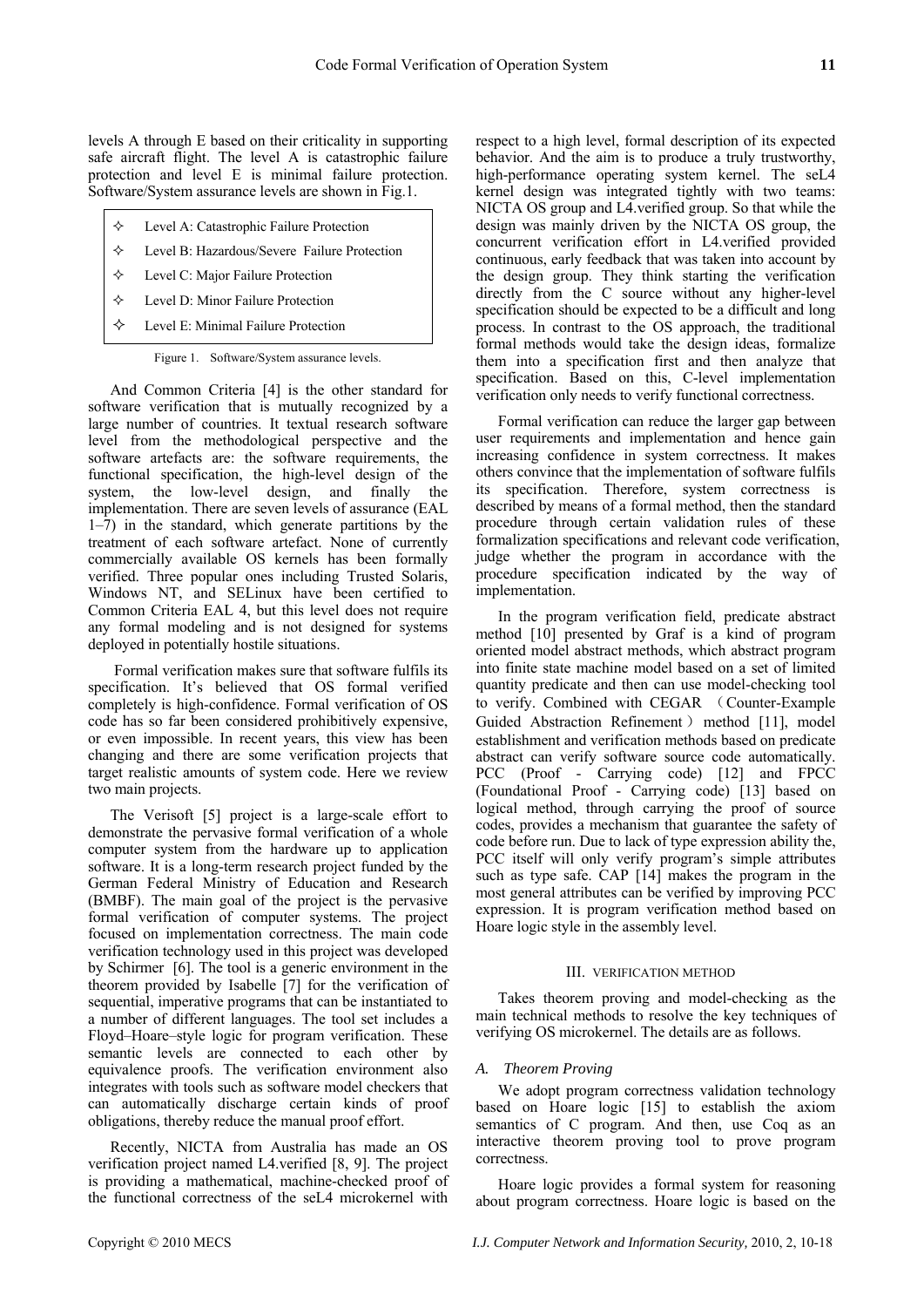idea of a specification as a contract between the implementation of a function and its clients. The specification is made up of a pre-condition and a postcondition. The pre-condition is a predicate describing the condition the function relies on for correct operation; the client must fulfill this condition. The post-condition is a predicate describing the condition the function establishes after correctly running; the client can rely on this condition being true after the call to the function. Hoare logic uses Hoare Triples to reason about program correctness. A Hoare Triple is of the form [P]S[Q] or  ${P}{S}{Q}$ , where P is the pre-condition, Q is the postcondition, and S is the statement(s) that implement the function.

Definition 1(termination): if each input a that makes P(a) true, program S will terminate, said the program S is terminated to P. Use Sterminate to stand for it.

Definition 2(partially correct): if S is executed in a store initially satisfying P and it terminates, then the final store satisfies Q. Use [P]S[Q] to stand for it. Partially correct form:  $[P]S[Q]$  iff  $(\forall a)(P(a)$ and(Sterminate))  $\rightarrow Q$ 

Definition 3(totally correct): assuming the P is satisfied before S executes, the S is guaranteed to terminate and when it does, the post-condition satisfies Q. Thus total correctness is partial correctness in addition to termination. Use  $\{P\}S\{Q\}$  to stand for it. Totally correct form:  ${P}{S}{Q}\iff (\forall a)(P(a) \rightarrow ((Sterminate) \text{ and } Q)$ 

And some rules of Hoare logic are as follows:

skip: 
$$
\{P\}\text{skip}\{P\}
$$
assign: 
$$
\{P[x \mapsto a]\}x = a\{P\}
$$
assign: 
$$
\{P[x \mapsto a]\}x = a\{P\}
$$
sequence: 
$$
\frac{\{P\}S_1\{Q\},\{Q\}S_2\{R\}}{\{P\}S_1; S_2\{R\}}
$$
if: 
$$
\frac{\{b \wedge P\}S_1\{Q\}, \{-b \wedge P\}S_2\{Q\}}{\{P\}if (b) then (S_1) else (S_2)\{Q\}}
$$
while: 
$$
\frac{\{b \wedge P\}S\{P\}}{\{P\}while (b) do (S)\{-b \wedge P\}}
$$
cons: 
$$
\frac{P \rightarrow P_P\{P\}S\{Q\}, Q_1 \rightarrow Q}{\{P_1\}S\{Q_1\}}
$$

The main approach of verification is translated C program to formal language in a logic reasoning system. The translation is base on axiom semantics of C program. And we chose Hoare logic. The main steps of our program verification include: program designers provides additional properly assertion for program, and then generates verification conditions and theorem prove assistant completes the proof of verification conditions. The verification processes are shown in Fig.2. Here are the main steps in detail.



Figure 2. verification processes.

## (1)Provide proper assertion

Proper assertions embody program semantics. We can't directly analyze source code mechanically now. The automatic generation of loop invariants is still an unsolved problem. It refers to solving a fixed point of recursive formula, and solving this equation is usually undecidable. And a useful loop invariant precisely expressed relationship between variables which are operated by looping statements in program body. However, searching for an effective loop invariant is full of challenges.

Therefore, the source code needs the programmer to provide the appropriate assertions, including the entrance of function, the exit of function and loop invariant. Through this process, C source code is translated into annotated C source code. Providing proper assertion will simplifies the proof and benefit for follow-up machinecheckable proof.

## (2) Generate verification conditions

Hoare logic constructs a contract between the implementation of a function and its clients. But search of its pre-condition is very difficult. Therefore, we use the weakest pre-predicate logic to calculus the pre-condition in Hoare logic. In this way, we can get pre-condition mechanically. The weakest pre-condition calculus [16] is proposed by Dijkstra which is used to perform program correctness proof and reason about the program.

Weakest pre-condition:  $wp(S,Q) = M$ , set of states M for which:

- M is started in state  $m \in M$ ,
- M halts in state t where Q(m).

Its basic idea is in order to verify  ${P}{S}{O}$  we need to find out all P' called Pre(S, Q), which make  $\{P'\}S\{Q\}$ established. Verify that  $(\exists P') P' \in Pre(S, O), P \Rightarrow P'$ . In these  $P'$ , look for a weakest pre-condition, and take it as the pre-condition of the program. Therefore proof process becomes to calculate WP(S, Q), and prove P  $\Rightarrow$ WP(S, Q):  $\{P\} S \{Q\} \Leftrightarrow (P \Rightarrow wp(M,Q))$ 

Here are the rules of weakest pre-condition:

WP(skip,Q)=Q  $WP("x = E", Q) = Q[E/x]$  $WP("S1;S2", Q) = WP(S1, WP(S2, Q))$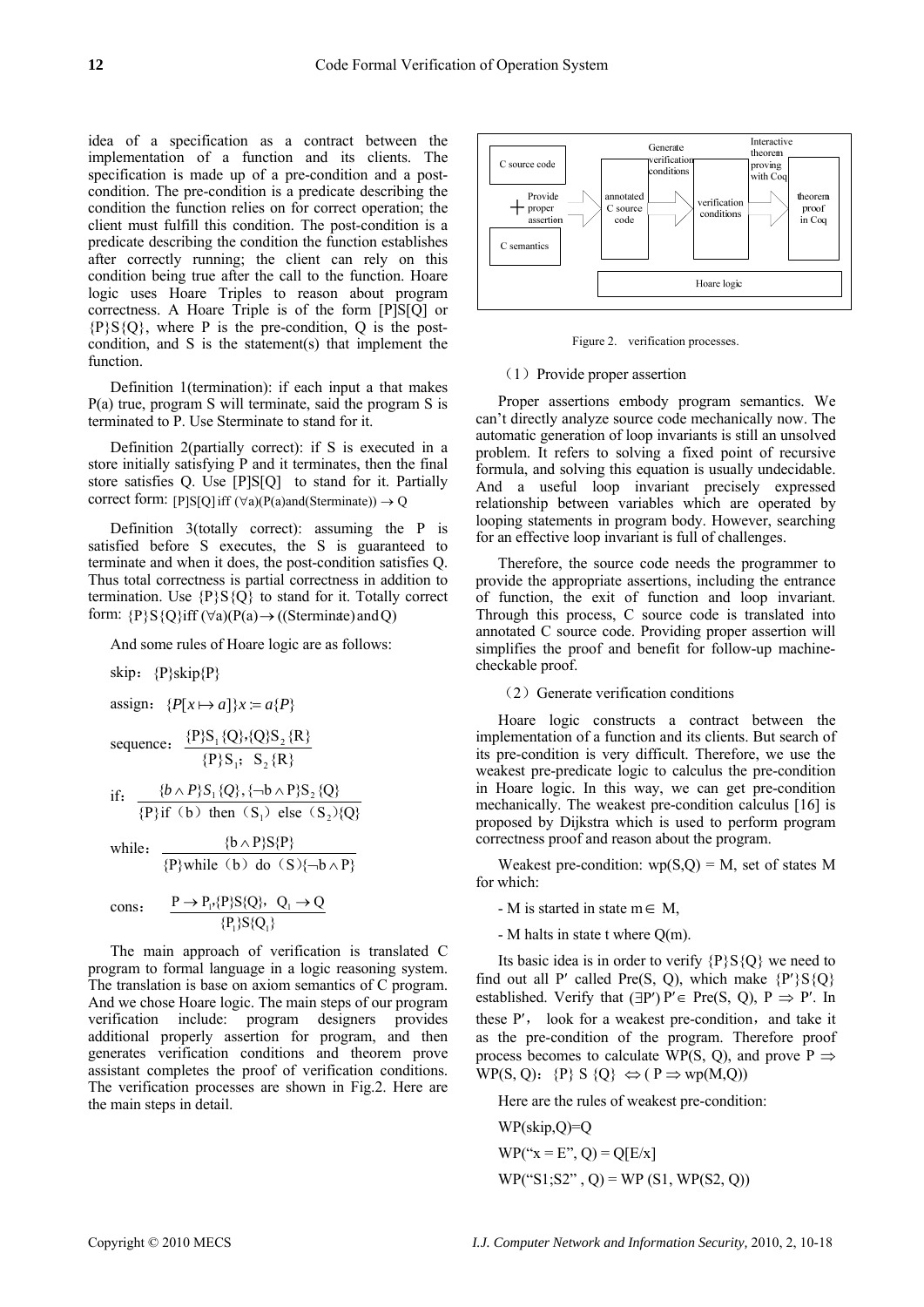WP(IF B {S1} else {S2}, Q) = (B  $\Rightarrow$  WP(S1, Q))  $\land$  $(\neg B \Rightarrow WP(S2, Q))$ 

WP(while B {C }, Q ) = I  $\wedge$  ( I  $\wedge$  B  $\Rightarrow$  VC(C, I))  $\wedge$  $(I \land \neg B \Rightarrow Q)$ , I is loop invariant, B is loop condition.

Verification conditions are generated mechanically according to the weakest pre-predicate logic. Through this process, annotated C source code is translated into a series of verification conditions. Since we use the weakest prepredicate logic to calculus the pre-condition in Hoare, therefore this verification conditions needn't to be proved except for three type conditions (the entrance of function, the exit of function and loop invariant).

# (3) Interactive theorem proving

Theorem proving method with high abstractions can process infinite state system theoretically. We use high order logic to describe the system and the system properties. Then transfer properties to be verified into theorem described by mathematical logic. In the end, use theorem proof assistant Coq [17] with axioms, proved theorem and reasoning rules to verify specification is correct in high order logic system.

Coq is a theorem proof assistant based on high order logic, which is develop by INRIA using Objective Caml language. The tool is based on the logical frame CiC(Calculus of inductive Constructors), which is typed lambda calculus. Due to good implementation of Coq and powerful expression ability of CiC, Coq has been widely used in programming language theory research fields, such as meta programming language theory, formal analysis frame theory, program verification etc.

Coq provide an abundant strategies library. For the same goal, we can adopt different strategies or strategy combinations to complete proof. Thus the choice of strategy is very important to the proof process. Coq has powerful development function. In Coq, we can formally definition our own logic system, reasoning system, etc. We formal defined our reasoning rules in Coq. Fig.3 is shown the definition.

forall (P : Eprop), correct skip P P forall v e (P Q : Eprop), (forall E, P E  $\geq$  Q (upd E v (eval E e)))  $\geq$ correct (assign v e) P Q forall s1 s2 P P' Q, correct s1 P P'  $\rightarrow$  correct s2 P' Q  $\rightarrow$  correct (seq s1 s2) P Q forall e s I, correct s (fun  $E \Rightarrow I E \wedge \text{eval } E e \le 0$ ) I -> correct (while e s) I (fun  $E \Rightarrow I E \wedge eval E e = 0$ ) forall e s1 s2 P Q, correct s1 (fun E => P E  $\land$  eval E e  $\leq$  0) Q -> correct s2 (fun  $E \Rightarrow P E \wedge \text{eval } E e = 0$ ) Q -> correct (br e s1 s2) P Q forall s (P P' Q Q' : Eprop), (forall E, P E  $>$  P' E)  $>$  (forall E, Q' E  $>$  $Q E$ ) -> correct s P'  $Q'$  -> correct s P  $Q$ .

Figure 3. Definition of Hoare logic in Coq.

Coq uses interactive method with users to complete proof. Strategies proof and proof check reduce the proof complexity and realize the automation of proof to a California university. This tool is based on a counterexample automatically abstract refinement technology to construct abstraction model. It uses lazy predicate abstraction and interpolation-based predicate discovery methods to abstract, verify and refine the state space of program. This tool can not only verify security attributes of sequence C program, but also verify

Therefore, direct model checking for software program is based on model abstraction, which abstracts the finite state space model from program. Based on the predicate abstract, modeling and verification of source code can be automatic. BLAST [18] is a model checking

certain extent. Since Coq provide lots of proof strategies for the user to choice, therefore users can decompose difficult proof into a series of lemma and choose proper strategies according to problem. Coq use reverse reasoning method. According to the input strategy decompose current given target proof goal to a series of simple objectives, then through constructing sub-targets proof get the whole goal of proof, finally through the proof checker to check the correctness of the proof.

## *B. Model Checking*

Model checking is a formal verification method. It is able to determine the validity of a specification for all possible states or execution paths in a software system to which it is applicable. Given any finite M and specification f check that M is a genuine model of the specification f:  $M \models$ f. It enjoys substantial automation support. It has been quite successful for hardware verification.

Model checking works on a model of the system that is typically reduced to what is relevant to the specific properties of interest. The model checker then exhaustively explores the model's reachable state space to determine whether the properties are held. It is an automatic verification method, and can provide counterexample path when some properties are not satisfied. The general model checking tools required to use their special modeling language. So when you use these tools, you must abstract system model manually.

Model checking is only feasible for systems with a moderately-sized state space, which implies dramatic simplification. Hence, this approach usually does not give guarantees about the actual system.

There are two major challenges in practical and scalable application of model checking to software systems. The first challenge is the applicability of model checking. Generally, there are significantly different between the input formal representations of model checkers and the widely used software representations. In addition, software systems often have infinite state spaces while model checkers are often restricted to finite state systems. The second challenge is the intrinsic complexity of model checking. The number of possible states and execution paths in a real-world software system can be extremely large, which makes naive application of model checking to such a system intractable and requires state space reduction. So we apply two model checking tool try to verify C code.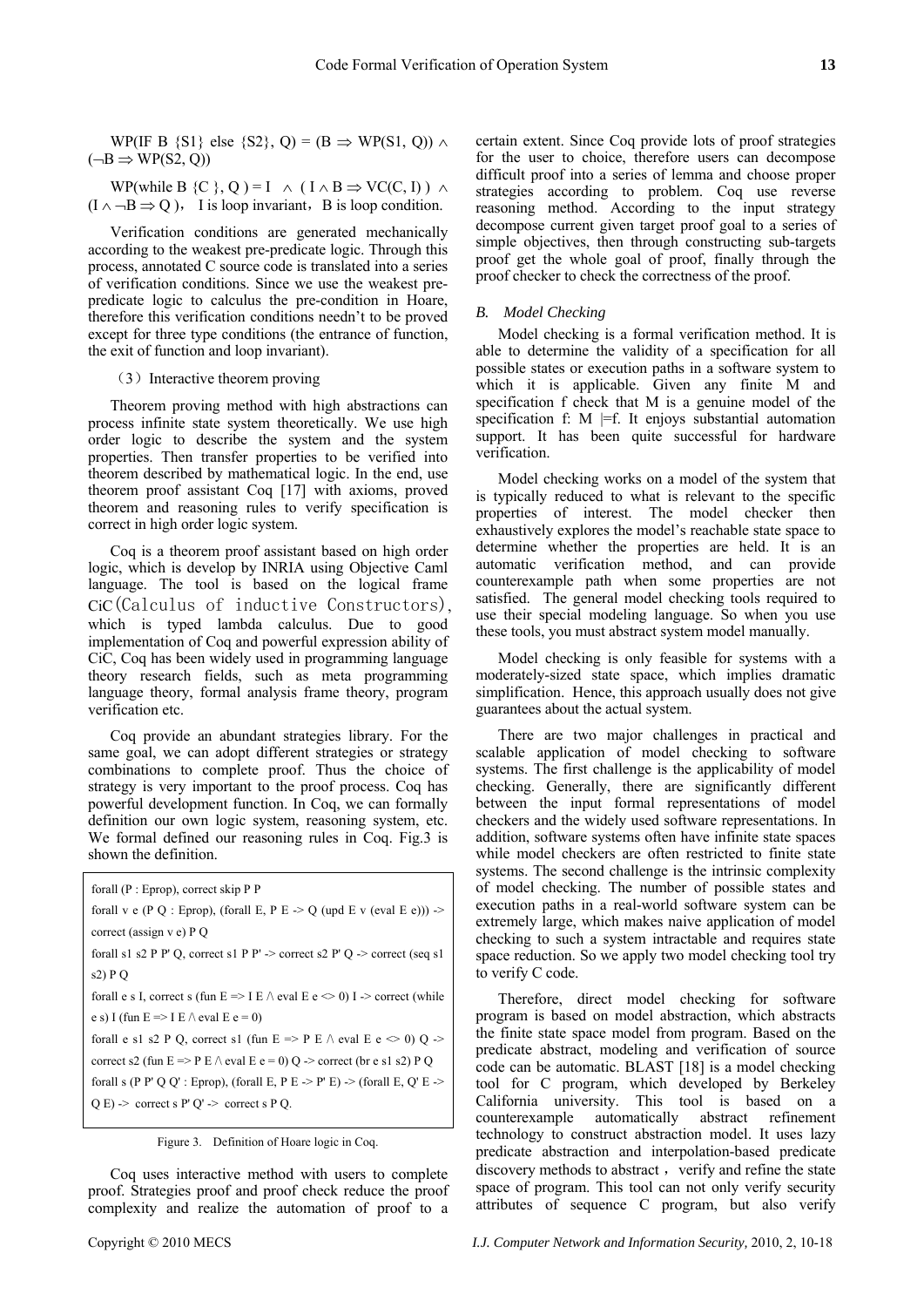concurrent C program. And use theorem proof assistant Simplify to solve abstract state transition relationship. Model checking has been applied to the OS layer and has shown utility here as a means of bug discovery in code involving concurrency. So we try to use BLAST to verify OS kernel.

SPIN [19] is an efficient model checker for models of distributed software systems. It has been used to detect design errors in applications ranging from high-level descriptions of distributed algorithms to detailed code for controlling telephone exchanges. SPIN accepts design specifications written in the verification language Promela (a Process Meta Language), and it accepts correctness claims specified in the syntax of standard Linear Temporal Logic (LTL) [20]. The verification languages of SPIN, Promela, more resembles a programming language than a modeling language. SPIN accepts correctness properties expressed in linear temporal logic (LTL). Vardi and Wolper showed in 1983 that any LTL formula can be translated into a Büchi automaton. SPIN performs the conversion to Büchi automata mechanically based on a simple on-the-fly construction [21].

LTL is a prominent formal specification language that is highly expressive and widely used in formal verification tools. LTL provides the temporal operators next  $(X)$ , Future  $(F)$ , Globally  $(G)$ , until  $(U)$ , weak-until (W), and release (R). Below is Requirement Specification BNF-grammar.

$$
\phi ::= T \mid\perp p \mid \neg \phi \mid (\phi \land \phi) \mid (\phi \lor \phi) \mid (\phi \to \phi) \mid
$$
  

$$
(X\phi) \mid (F\phi) \mid (G\phi) \mid (\phi U\phi) \mid (\phi W\phi) \mid (\phi R\phi)
$$

Where p is LTL formulas.

A Büchi automaton (BA) is a tuple  $(Q, \Sigma, \delta, q_0, F)$ where:

- Q is a finite set of states
- $-\Sigma$  is an alphabet
- $-$ δ:  $O^{\times} \Sigma \rightarrow 2^{\circ}$  is a transition function and
- $-q_0 \in Q$  is a set of initial states
- $-F \subset Q$  is a set of accepting states

The set of executions accepted by a BA is called the language of the BA. Languages of BAs represent a superset of those of LTL; every LTL formula can be represented by a BA. When a BA is generated from an LTL formula, the language of the BA represents only the traces accepted by the LTL formula. For example the BA in Fig. 4 represents the language accepted by the LTL formula  $(\varphi_1 \cup \varphi_2)$ .



Figure 4. BA for  $(\varphi_1 \cup \varphi_2)$ 

This formula specifies that  $\varphi_1$  holds in the initial state of the computation or in the current state and  $(\varphi_1 \cup \varphi_2)$ holds in the next state. The language of the BA in Fig.4 accepts the set of traces  $\{\varphi_1\varphi_2...\varphi_1\varphi_1\varphi_2...\varphi_n\}$  $\varphi_1\varphi_1\varphi_1\varphi_1\varphi_2...\}$ . Notice that each of these traces passes through the accepting state Final. Temporal operators until (U) require  $\varphi_2$  satisfy in the future and don't involve anything occurred after  $\varphi$ .

#### IV. CASE STUDY

In this paper we present a case study in the application of our models to the verification of real-world C systems code (Os\_Core.c) derived from an implementation of  $\mu$ C / *OS* − II [22]. The  $\mu$ C / *OS* − II is a low-cost priority-based pre-emptive real time multitasking operating system kernel for microprocessors, written mainly in the C programming language. It is mainly intended for use in embedded systems. Featuring such elements as preemptive multitasking, unlimited number of tasks and priorities, and round robin scheduling of tasks at equal priorities. Since published in 1992, it has been widely used all over the world. So we choose this OS kernel to verify. Function is shown in Fig.5.

This function is used to prevent rescheduling to take place. This allows your application to prevent context switches until you are ready to permit context switching.  $\mu$ C / *OS* − II define two macros to deal with interrupt switch: OS\_ENTER\_CRITICAL() and OS EXIT CRITICAL(). When access critical sections, must use OS ENTER CRITICAL() to open interrupt, then use OS EXIT CRITICAL() before leave critical sections. This mechanism has three different implementations. In some special hardware, first implementation is the only choice. So we take this implementation.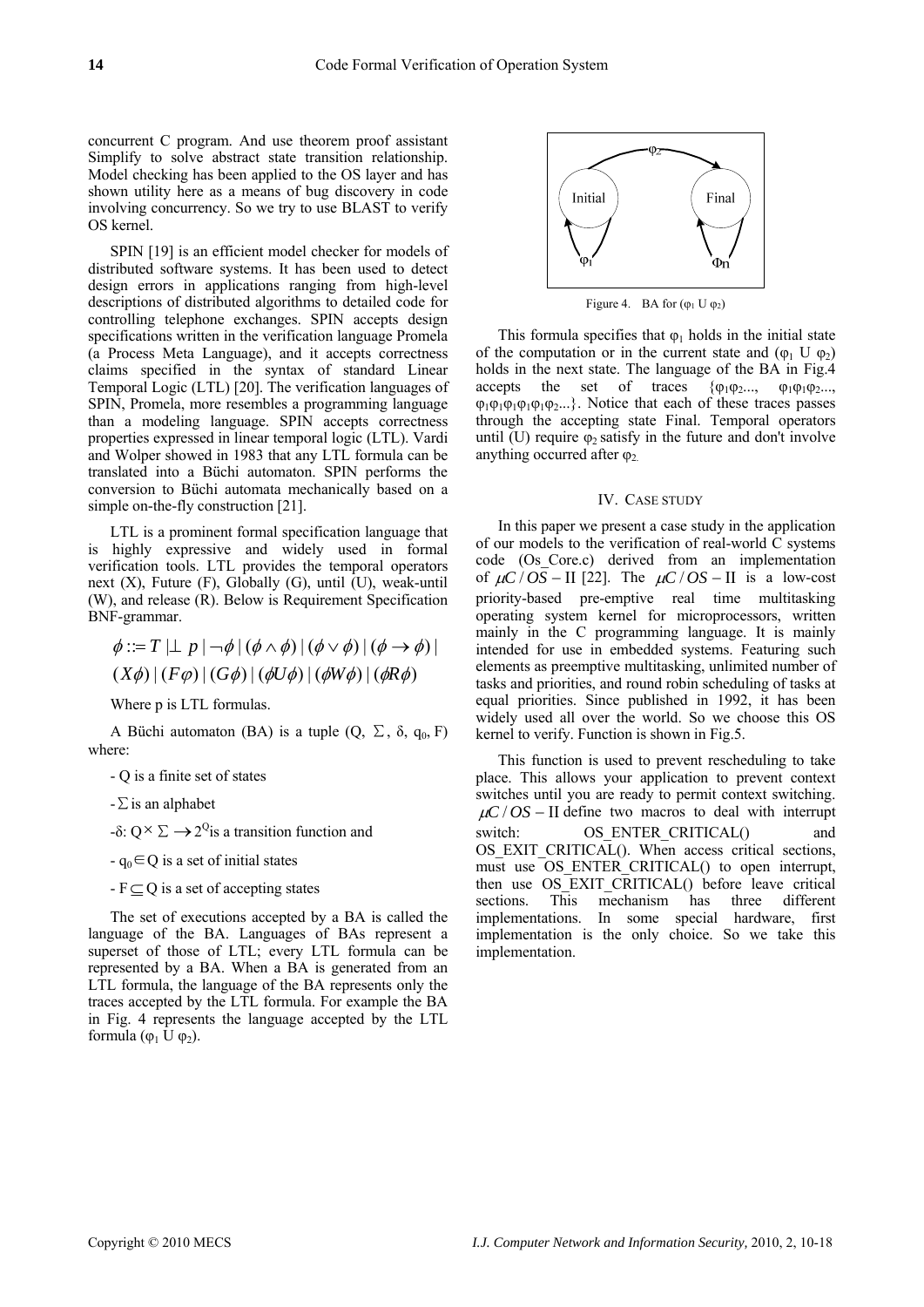```
/****************************************** 
* PREVENT SCHEDULING 
* 
* Description: This function is used to prevent rescheduling 
to take place. This allows your application to prevent 
context switches until you are ready to permit context 
switching. 
* 
* Arguments : none 
* 
* Returns : none 
* 
* Notes : 1) You MUST invoke OSSchedMutex() and 
OSSchedUnMutex() in pair. In other words, for every call to 
OSSchedMutex() you MUST have a call to 
OSSchedUnMutes()*******************************************/ 
#define OS_CRITICAL_METHOD 1 
#if OS_SCHED_MUTEX_EN > 0void OSSchedMutex (void) 
{ 
#if OS CRITICAL METHOD == 3
     Allocate storage for CPU status register */
  OS_CPU_SR cpu_sr;
#endi\overline{f}if (OSRunning == TRUE) {
     Make sure multitasking is running */
     OS_ENTER_CRITICAL(); 
    if (\overline{\text{OSM}}utexNesting < 255) {
   Prevent OSMutexNesting from wrapping back to 0 */
       OSMutexNesting++; 
     Increment Mutex nesting level */
\rightarrow OS_EXIT_CRITICAL(); 
   } 
} 
#endif
```
Figure 5. C source code.

## *A. Theorem Proving Approach*

According to theorem proving approach, program designers provide additional proper assertion for the program, then generates verification conditions and theorem proof assistant completes the proof of verification conditions. Here we analysis reasoning process in Coq. This process is shown in Fig.6.

For mutex ok theorem, we prove it with Hoare logic reasoning and rich strategy libraries provided by Coq. We should prove every objectives generated by each proof step. When all targets have been proved, mutex\_ok will be proved successfully. Details are shown in Fig.7.

We abstract theorem (verification) from C program based on axiom semantics. The result shows that mutex ok theorem is correct. So it means that this C program fulfils its specification. From the case, we can see that although the scale of code is not big, the cost of verification is expensive. And if our strategy library is power enough, the automation degree of proof will increase.

```
nductive correct : Stmt -> Eprop -> Eprop -><br>okNil : forall (P : Eprop), correct nil P P<br>okkssign : forall v e (P Q : Eprop),<br>(forall E, P E -> Q (upd E v (eval E e))) ->
                                                                                  \rightarrow Prop :=correct (assign v e) PQ<br>okseq : forall s1 s2 P P'Q,
   \begin{array}{c} \text{correct} & 1 & \text{correct} \\ \text{correct} & 1 & \text{P} & \text{P'} \\ \text{correct} & 2 & \text{P'} & \text{Q} \end{array} \rightarrowcorrect (seq s1 s2) P QokWhile: forall es I.
    correct s (fun E => I E /\ eval E e <> 0) I ->
    correct (while e s) I (fun E => I E /\ eval E e = 0)
   COLLECT (while E S I (1 Unit E - 2 I E / ) EVAL E E<br>
CONET : forall e SI S2 P Q,<br>
correct s1 (fun E => P E / ) eval E e <> 0) Q -><br>
correct s2 (fun E => P E / ) eval E e = 0) Q ->
   correct (br e si s2) P Q<br>okConseq : forall s (P P' Q Q' : Eprop),<br>(forall E, P E -> P' E) -><br>(forall E, Q' E -> Q E) ->
   correct s P'Q' \rightarrow<br>correct s PQ.
   efinition OSSchedMutex_pre(mutex : Var):Eprop:=
fun E => E mutex=0.
 Definition OSSchedMutex_post(mutex : Var):Eprop:=
fun E => E mutex=1 \/ E mutex=0.
 Definition OSSchedMutex_prog(mutex: Var):=
br(C(equal 0 mutex))(mutex <- (C 1))nil.
              OSSchedMutex ok:correct(
neorim osseneanaeck_okiesfiese\<br>OSSchedMutex_prog VX){OSSchedMutex_pre VX){OSSchedMutex_post VX).
Proof.
```
Figure 6. Definition in Coq.



Figure 7. Proven strategy.

## *B. Model Checking Approach*

Model checking approach is utilizing two modelcheckers, BLAST and SPIN, to analyze and verify C program. We take research in the modeling method based on C program and the formal specification method which use LTL or CTL to description system attributes. We mainly focus on ensuring the program correctness and safety requirements.

#### $(1)$  Verification with BLAST

In order to detect the program sequence security attributes, we usually need to add the corresponding observation variables and statements in the program to get to observe the value of the variable. In this case, the global variable Mutex is used to mark whether OS\_ENTER\_CRITICAL () or OS\_EXIT\_CRITICAL () is used alternately. BLAST uses relatively independent code description language to detect the sequence security attributes, which can protect the integrity of the source code as far as possible. Fig.8 shows the specification document.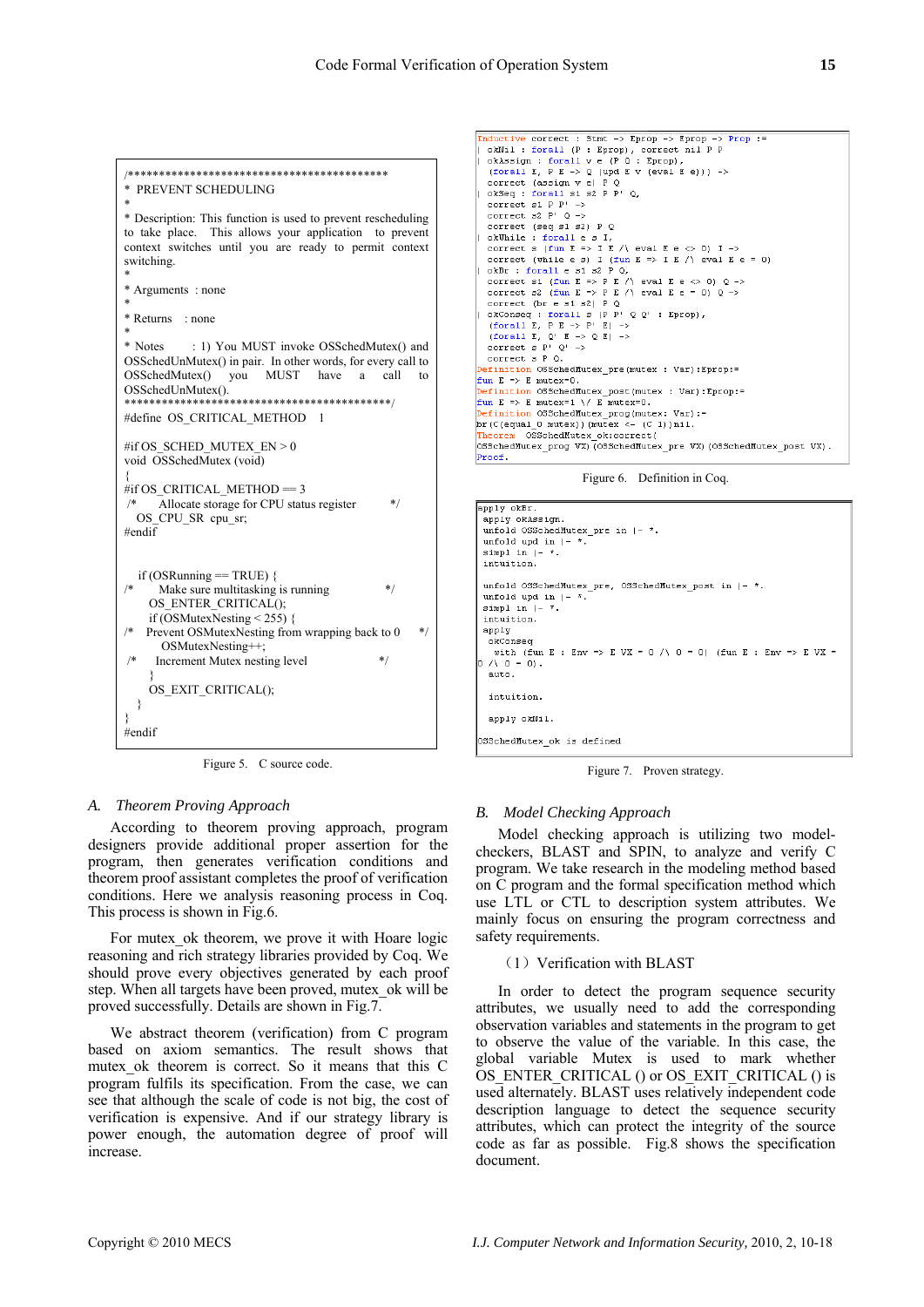```
global int Mutex= 0; 
event { 
pattern { OS_ENTER_CRITICAL(); }
guard {Mutex== 0}
action {Mutex=1:}event { 
pattern { OS_EXIT_CRITICAL(); }
guard \{ Mutex== 1\}action { Mutex = 0; } }
```
Figure 8. OS\_ENTER\_CRITICAL().spc.

According to the concept of mutually exclusive, continuous twice to lock or unlock critical area is impracticable. When the program is invoked, OS ENTER CRITICAL (twice) or OS EXIT CRITICAL () function will trigger the Mutex variables and then trigger ERROR tags. After this, use BLAST command to check the program. This is shown in Fig.9.

%spec.opt OS\_ENTER\_CRITICAL().spc Os\_Core.c %pblast.opt –pred instrumented.pred instrumented.c

Figure 9. OS\_ENTER\_CRITICAL().spc.

When BLAST finishes the check, it returns the result. The result of the souce code is that the system is safe. Fig. 10 shows the result.

Mutex==0  $Mutes == 1$ Read 2 predicates Begin Building CFA …… Finished Building CFA …… addPred: 0: (gui) adding predicate Mutex ==0 to the system addPred: 1: (gui) adding predicate Mutex ==1 to the system Forking Simplify process …… No error found. The system is safe :-)

Figure 10. Check result.

## (2) Verification with SPIN

Through establishing Promela model of source code (Os\_Core.c), we use model checker SPIN to analyze and verify the correctness of the code. We mainly focus on temporal safety proper. We simulate function calls into process. And we specify process interactions by channel to transfer function invocation (parameters transfer and return values). Promela model is shown in Fig.11 shown.

```
#define OS_Is_Running 1 
#define OS_Not_Running 2 
int LOCK=0:
chan ENC=[1] of {byte}; 
chan EXC=[1] of {byte}; 
chan ETX=[1] of {byte}; 
chan returnvalue=[1] of {byte}; 
… 
proctype OSSchedMutex(int OSRunning, OSMutexNesting) 
{ 
byte Mutex; 
if 
::(OSRunning==1)->returnvalue!OS_Is_Running
::else->returnvalue!OS_Not_Running;
fi; 
if
```

```
:: (OSRunning==OS_Is_Running)->ENC?Mutex; 
   if 
  ::(Mutex==1);
     if 
     :: (OSMutexNesting < 255)->OSMutexNesting ++; 
        if 
        :: EXC?Mutex; 
        fi; 
     fi; 
   fi; 
fi; 
assert(LOCK==0); 
} 
proctype OS_ENTER_CRITICAL() 
{ 
if 
::(LOCK==0)->LOCK=1;ENC!1;ETX!1; 
::else->ENC!0; 
fi; 
} 
proctype OS_EXIT_CRITICAL() 
{ 
if 
::ETX?1; 
     if 
     ::(LOCK==1)->LOCK=0;EXC!0; 
     ::else->EXC!1; 
     fi; 
fi; 
} 
… 
init 
{ 
int x; 
run OS_ENTER_CRITICAL(); 
run OSSchedMutex(1,10); 
run OS_EXIT_CRITICAL(); 
returnvalue?x; 
printf("return: %d\n", x) 
}
```
Figure 11. Promela model.

We established three processes with four channels. Process OSSchedMutex simulates main function of source code, process OS\_ENTER\_CRITICAL and process OS EXIT CRITICAL simulate synchronization relationship inter-process. The three processes are executed synchronously by channel. We run simulation execution of this program in SPIN. The sequence of simulation execution is shown in Fig.12.

Then we verify this program in SPIN. SPIN generates a parser. The parser will be compiled and executed. Result of Verification will be displayed in the Verification Output window. If everything is normal, the result show no errors be found. And if there are some conditions without the right reach in execution, these statements will be highlighted in the main window. And we can run the counter-example in guided simulation. Output of verification is shown in Fig.13. There are no error find in the code.

We express the correctness requirements in LTL formulae by using the following definitions of propositional symbols: #define p (LOCK==0). And then use LTL formulae" $\sim$  p" to check whether this program is correctness as we specified. Verification result is shown in Fig.14.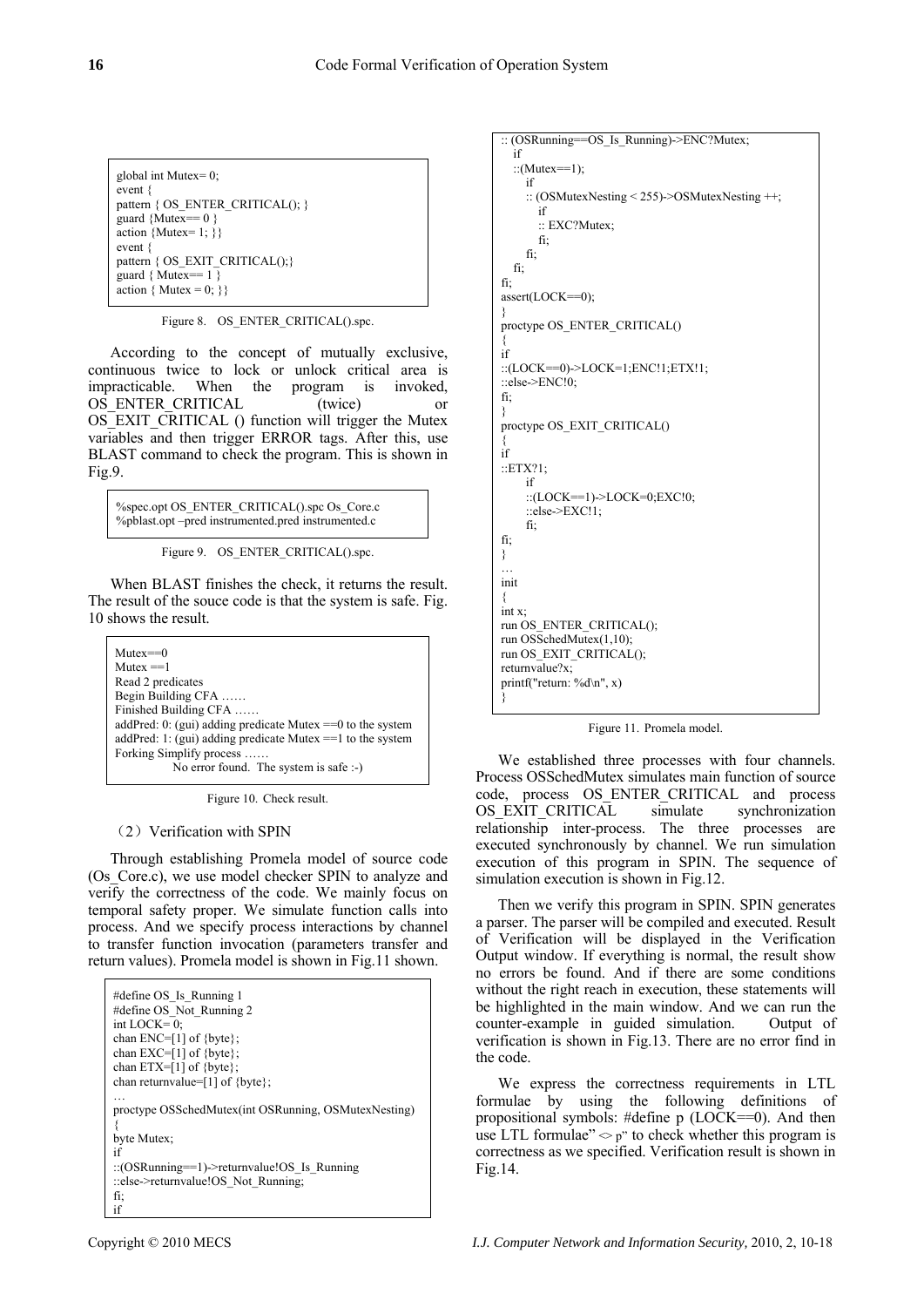SPIN is a generic effective verification system that supports the verification of asynchronous process systems. SPIN verification models are focused on proving the correctness of process interactions. Since SPIN uses its special modeling language Promela to model system, therefore we must abstract and model the system manually: transfer C to Promela. Using this manual method, modeling is complex and prone to making mistake. BLAST is not so. It is oriented software source program C. It can analyze C program mechanically. It is based on model abstraction, namely abstract the finite state space from program.



Figure 12. Sequence chart of simulation.

| <b>76 Verification Output</b> |                                                                                                                                                                                               |
|-------------------------------|-----------------------------------------------------------------------------------------------------------------------------------------------------------------------------------------------|
|                               | Search for:<br>Fing                                                                                                                                                                           |
|                               | (Spin Version 5.2.5 -- 17 April 2010)<br>+ Partial Order Reduction                                                                                                                            |
|                               | Full statespace search for:<br>never claim<br>- (not selected)<br>assertion violations +<br>- (disabled by -DSAFETY)<br>cycle checks.<br>invalid end states<br>$\ddot{}$                      |
|                               | State-vector 60 byte, depth reached 25, errors: 0<br>107 states, stored<br>34 states, matched<br>141 transitions (= stored+matched)<br>0 atomic steps<br>hash conflicts:         0 (resolved) |

Figure 13. Verification Output.

```
#define p (LOCK==0) 
never { /* !(\heartsuit p) */
accept init:
T0_init: 
 if 
              :: (! ((p))) -> goto T0_init 
             fi; 
}… 
depth 0: Claim reached state 3 (line 73) 
 (Spin Version 5.2.5 -- 17 April 2010) 
             + Partial Order Reduction 
Full statespace search for: 
             never claim + 
            assertion violations + (if within scope of claim)<br>acceptance cycles + (fairness disabled)
                                     +(fairness disabled)
            invalid end states - (disabled by never claim)
State-vector 44 byte, depth reached 0, errors: 0 
      1 states, stored 
      0 states, matched 
      1 transitions (= stored+matched) 
     0 atomic steps<br>conflicts: 0 (resolved)
hash conflicts:
… 
#endif
```
Figure 14. Verification result with LTL.

#### V. CONCLUTIONS

We have presented our experience in formally verifying system code. The challenges for formal verification at the kernel level relate to performance, size, and the level of abstraction. Since the early attempts at kernel verification there have been dramatic improvements in the power of available tools. Tools like Coq, BLAST and SPIN have been used in a number of successful verifications. This has led to a significant reduction in the cost of formal verification, and a lowering of the feasibility threshold. At the same time the potential benefits have increased.

We take the theorem proving and model-checking as the main technical methods to resolve the key techniques of verifying OS kernel. Theorem proving method is combined with program correctness validation technology based on Hoare logic to establish the axiom semantics of C program. Coq is then used as an interactive theorem proving tool to prove program correctness. Utilizing two model-checkers, a model check approach with a modeling method based on C program and a formal specification method based on LTL to description system attributes has been developed. We have shown that full, rigorous, formal verification is practically achievable for OS kernel code with very reasonable effort compared to traditional development methods.

## ACKNOWLEDGMENT

This paper is supported by the National Natural Science Foundation of China under Grant No.60736017.

#### **REFERENCES**